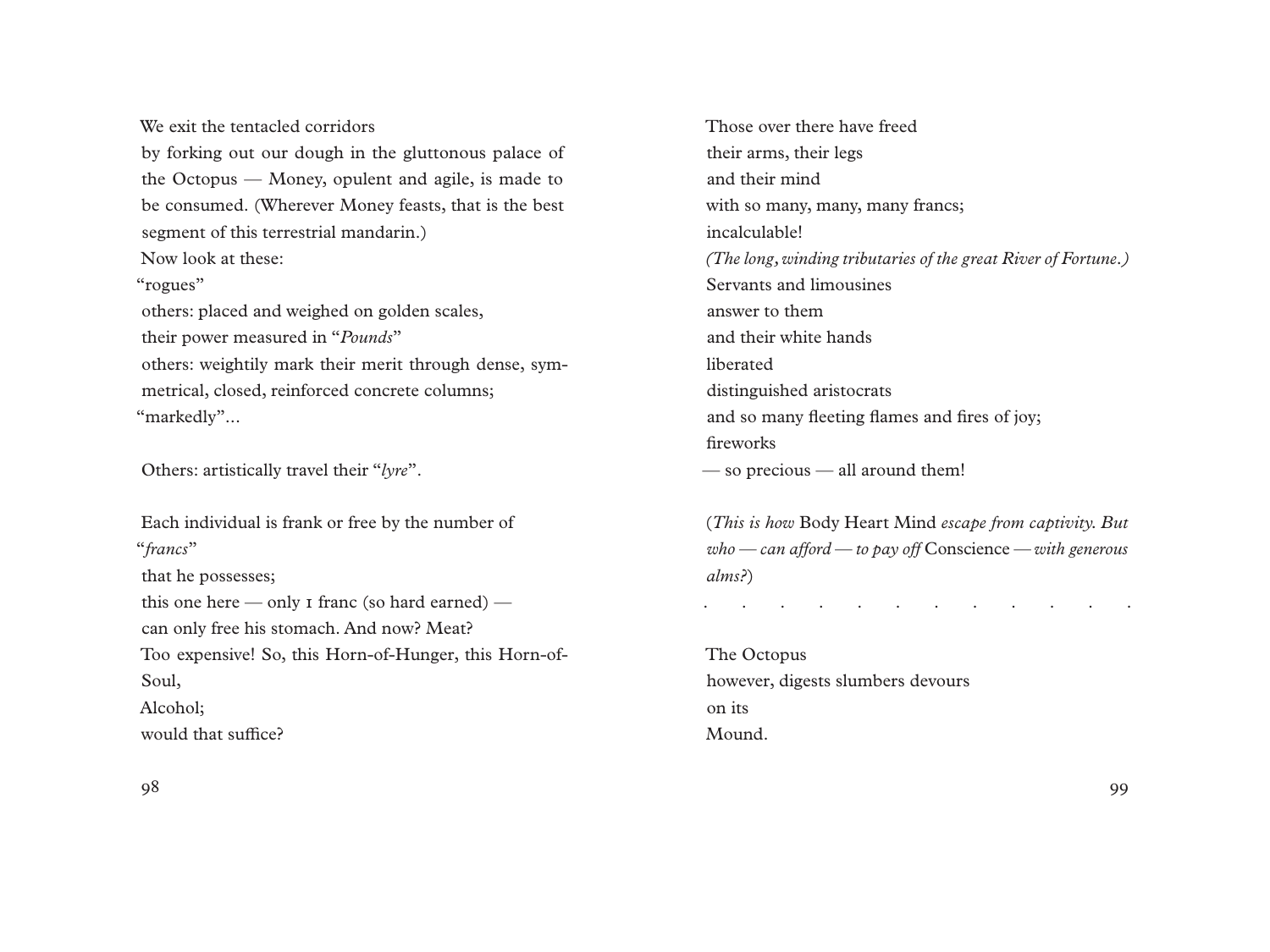| Kaleido discovered an era                              | one. |  |  |  |  |  |  |  |  |  |  |
|--------------------------------------------------------|------|--|--|--|--|--|--|--|--|--|--|
| (long ago)                                             |      |  |  |  |  |  |  |  |  |  |  |
| when                                                   |      |  |  |  |  |  |  |  |  |  |  |
| <b>Talent</b>                                          |      |  |  |  |  |  |  |  |  |  |  |
| was a rare commodity                                   |      |  |  |  |  |  |  |  |  |  |  |
| while                                                  |      |  |  |  |  |  |  |  |  |  |  |
| Genius                                                 |      |  |  |  |  |  |  |  |  |  |  |
| (so it is said)                                        |      |  |  |  |  |  |  |  |  |  |  |
| in mercantile memory                                   |      |  |  |  |  |  |  |  |  |  |  |
| wasn't worth anything                                  |      |  |  |  |  |  |  |  |  |  |  |
| in an entire lifetime.                                 |      |  |  |  |  |  |  |  |  |  |  |
| Never did a Boss have to purchase or pay anything      |      |  |  |  |  |  |  |  |  |  |  |
| for his <i>Entire person</i> as offered on the market. |      |  |  |  |  |  |  |  |  |  |  |
| First he must be                                       |      |  |  |  |  |  |  |  |  |  |  |
| decapitated                                            |      |  |  |  |  |  |  |  |  |  |  |
| and minted (in effigy)                                 |      |  |  |  |  |  |  |  |  |  |  |
| onto discs                                             |      |  |  |  |  |  |  |  |  |  |  |
| of a mixed metal.                                      |      |  |  |  |  |  |  |  |  |  |  |
| Alloy                                                  |      |  |  |  |  |  |  |  |  |  |  |
| Effigy                                                 |      |  |  |  |  |  |  |  |  |  |  |
| This is proclaimed (with great clamour)                |      |  |  |  |  |  |  |  |  |  |  |
| to be Mould and Money;                                 |      |  |  |  |  |  |  |  |  |  |  |
| this hybrid reduction of                               |      |  |  |  |  |  |  |  |  |  |  |
| <b>EVERY:</b>                                          |      |  |  |  |  |  |  |  |  |  |  |
|                                                        |      |  |  |  |  |  |  |  |  |  |  |

### 100 101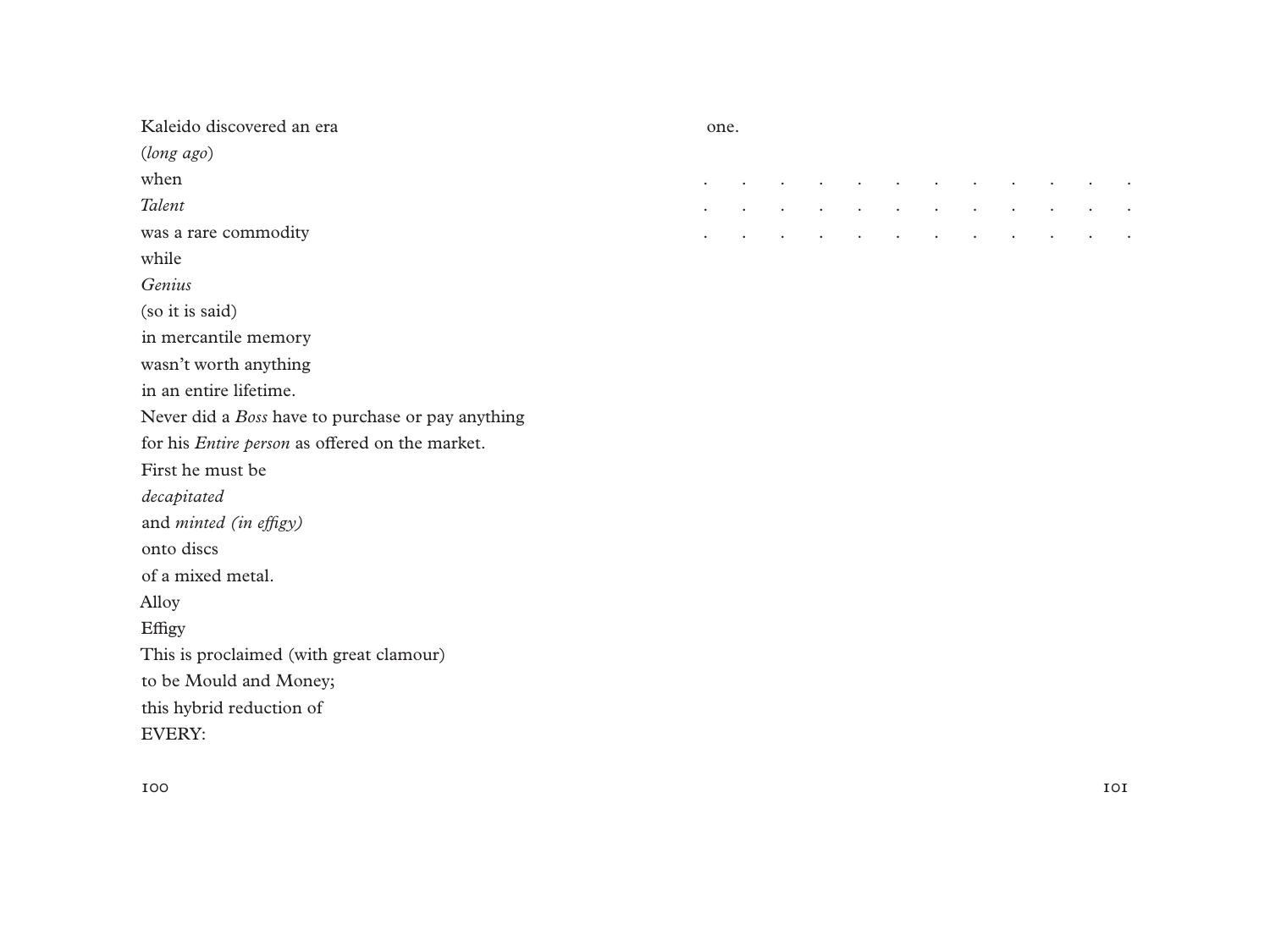# **5th VOYAGE**

### ALIBI

A telephone is off the hook (*it's obvious*) in the Kaleido (where each detail — of the apparatus takes on a human form). Many complaints (*from the Subscriber*) and *endless* research. A clairaudient (and claudicant) Administration declares (at last) that its BATTERY is low. Will we replace it? Be patient (and take good care of your vocal chords in the interval between two single calls — an interval brought about by force majeure ) *while waiting;* Battery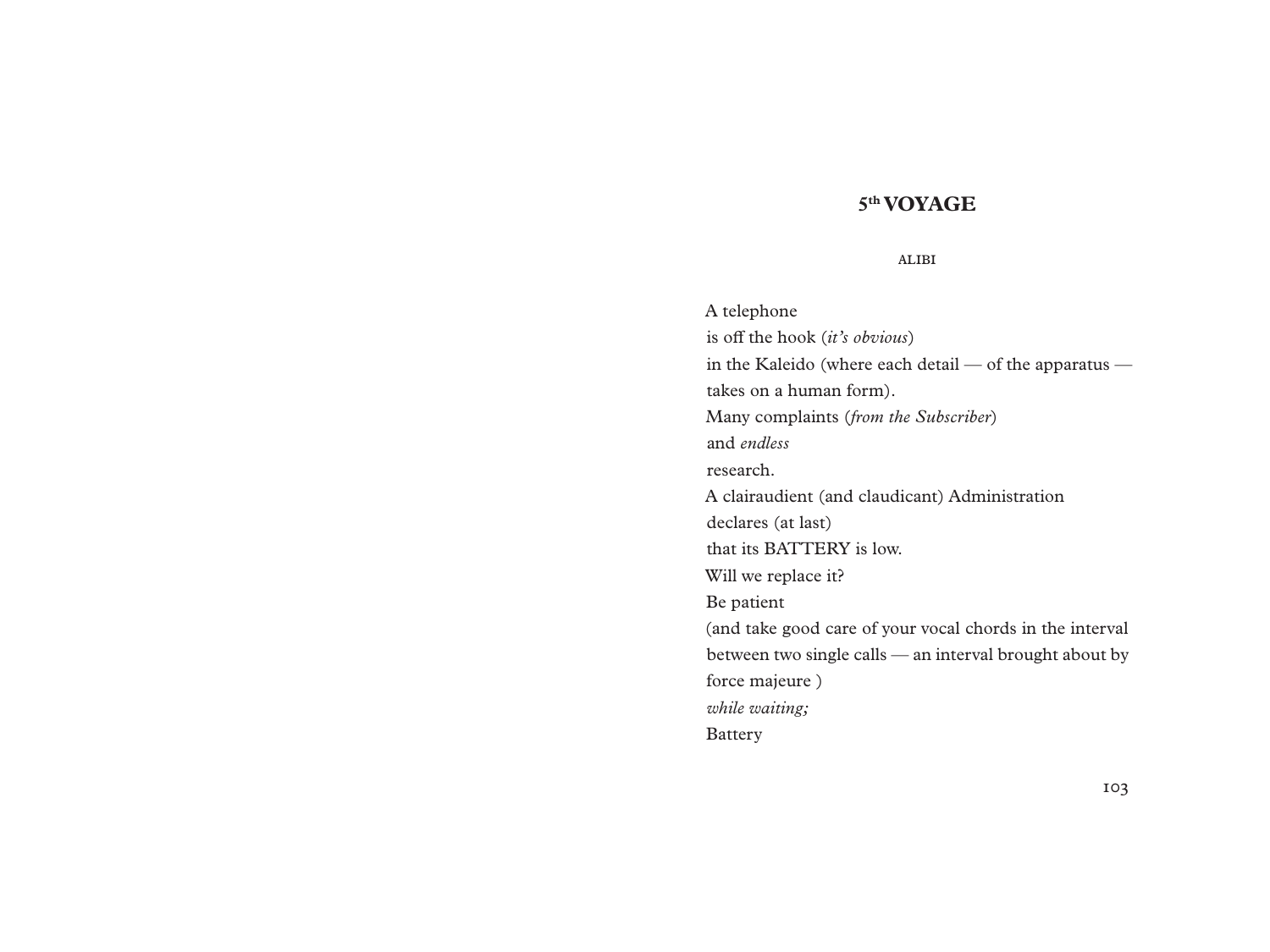will be judged based on its demerit and the rigour of the *(Five minute break: we are out of electricity)* Laws of Acoustics. (*Here they are:*) Wires. Poles. Ringer. Microphone. And others. Witnesses of its charge. Subscriber: the civil section and the brilliant Members of the (*telephone*) Office After their oratorical prowess (*in this Environment that is so sensitive to the charm of Speech*) Battery is convicted. To the scrap heap with it! It will be battered! *(In the end, it was all the same: the conviction was fatal. And the battery: used.)* Upon exiting the Assize, Kaleido imagines that maybe Battery suffered from variations in the Air? And merely went with the Flow, for better or worse, of the ensemble. So? Being part of the apparatus (of the telephone), would — certainly — confirm its alibi?... which. . . then. . . when a mistake. . . . . is made. . among us. . . . . . . . . . . . . . .

. . . . . . . . . . . .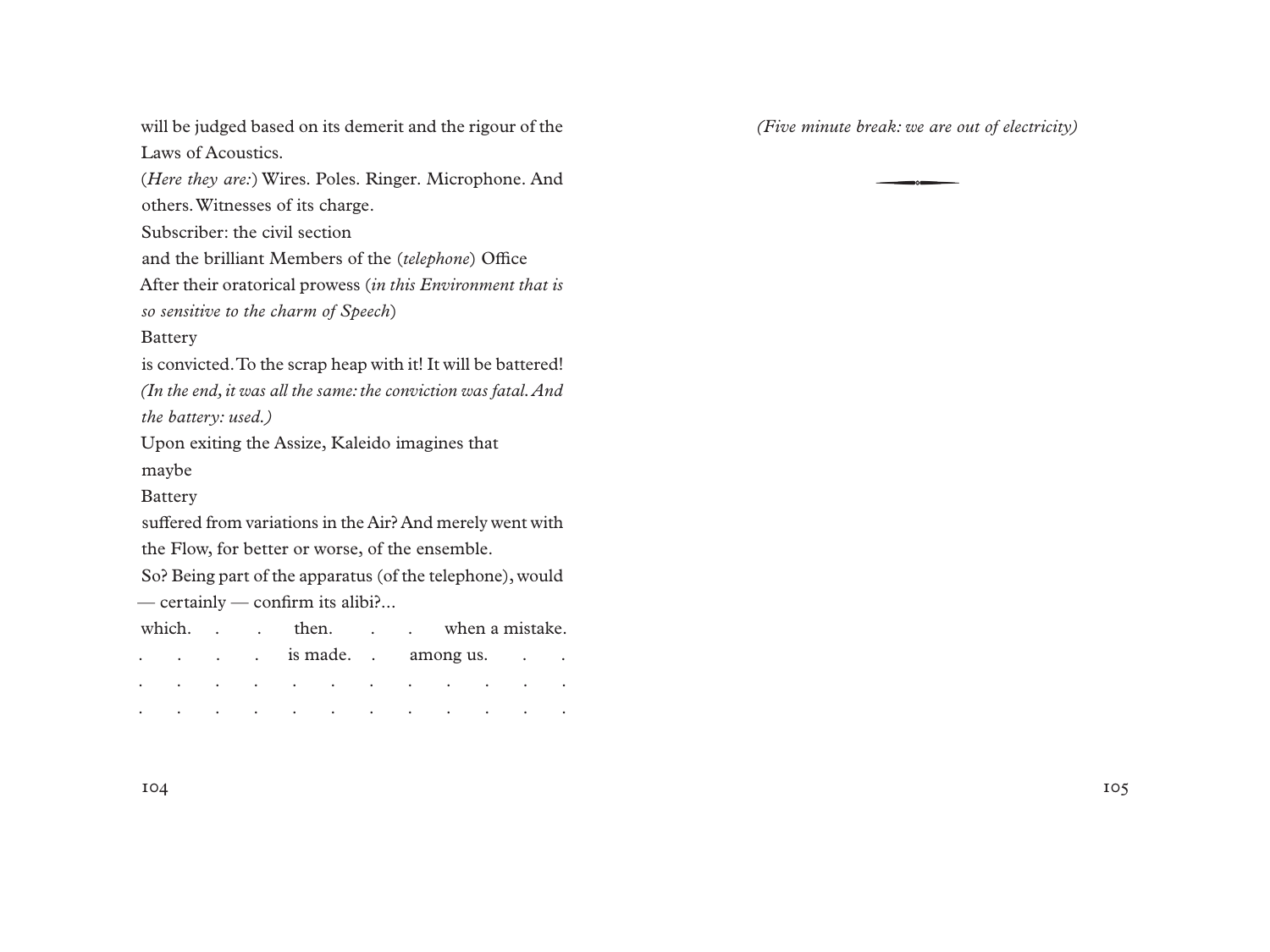# **CHAPTER VIII**

### LETTER

 TO MR. JOËL JOZE INVENTOR-DIRECTOR OF THE GREAT VOYAGES IN KALEIDOSCOPE

 $-$  PARIS  $-$ 

*Wednesday March 17th*

I congratulate you, my dear Friend, on your success! Bravo! — Like me, you fly from victory to victory. I like that. "*For victory*" is my motto — You know that. And you? What has happened to you? Fortune and the Kaleidoscope aside?

Do you still have that symbol that I gave you at the beginning of our friendship?

*A fist clasped around lightning.* Motto:

*I dare!*

You understood me back then! You didn't do anything without my advice.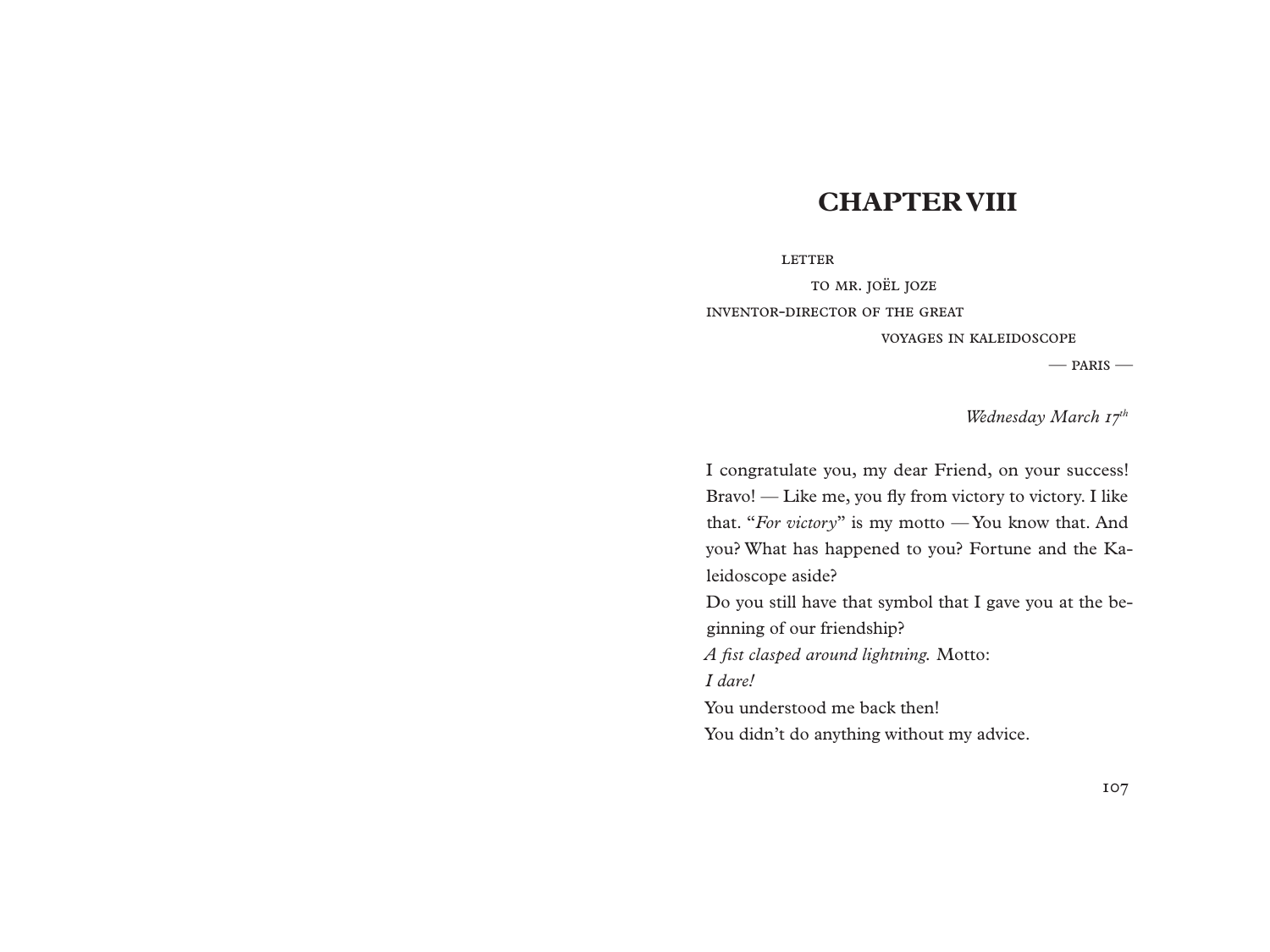How come your extravagant personality, violent language and unfairness had to ruin things between us at some point? Let us speak of this no more. I hate this pettifogging. Without further ado, I am telling you to come over! Come to my house, my dear friend, and you will find a welcome worthy of your valour.

I am adding a wing to my Theatre. I want a Kaleido room. I am counting on you to set it up for me. With the latest upgrades.

Saturday night I am dancing the *Delirium*.

Did you see me in *Heraclea*? And my costume? I made it myself. It was splendid! Bakst and Barbier never made something so good.

I am proud of my genius. I say this without vanity. You also, my dear Joze, have immense talent. — According to all the reports, the Kaleidoscope is priceless. Your shareholders are delighted. Bravo once more!

So, *Heraclea* Saturday. I will be resting before the spectacle. I will not receive anybody. Except you. Come at 3:00. We have things to discuss. — I hope and believe that, due to your good fortune, you no longer cling to and are no longer ensnared by your asperity? You were so complicated back then! Sympathetic, as I always said, but with such terrible tendencies to be dramatic! This

time, you don't need to be. Saturday, 3 o'clock. Oh! Don't forget: you owe me an explanation for that absurd empty screen 3 years ago. You mentioned it contained something? What, then?

> By my own hand,  $C<sup>t</sup>$ css  $V<sub>t</sub>$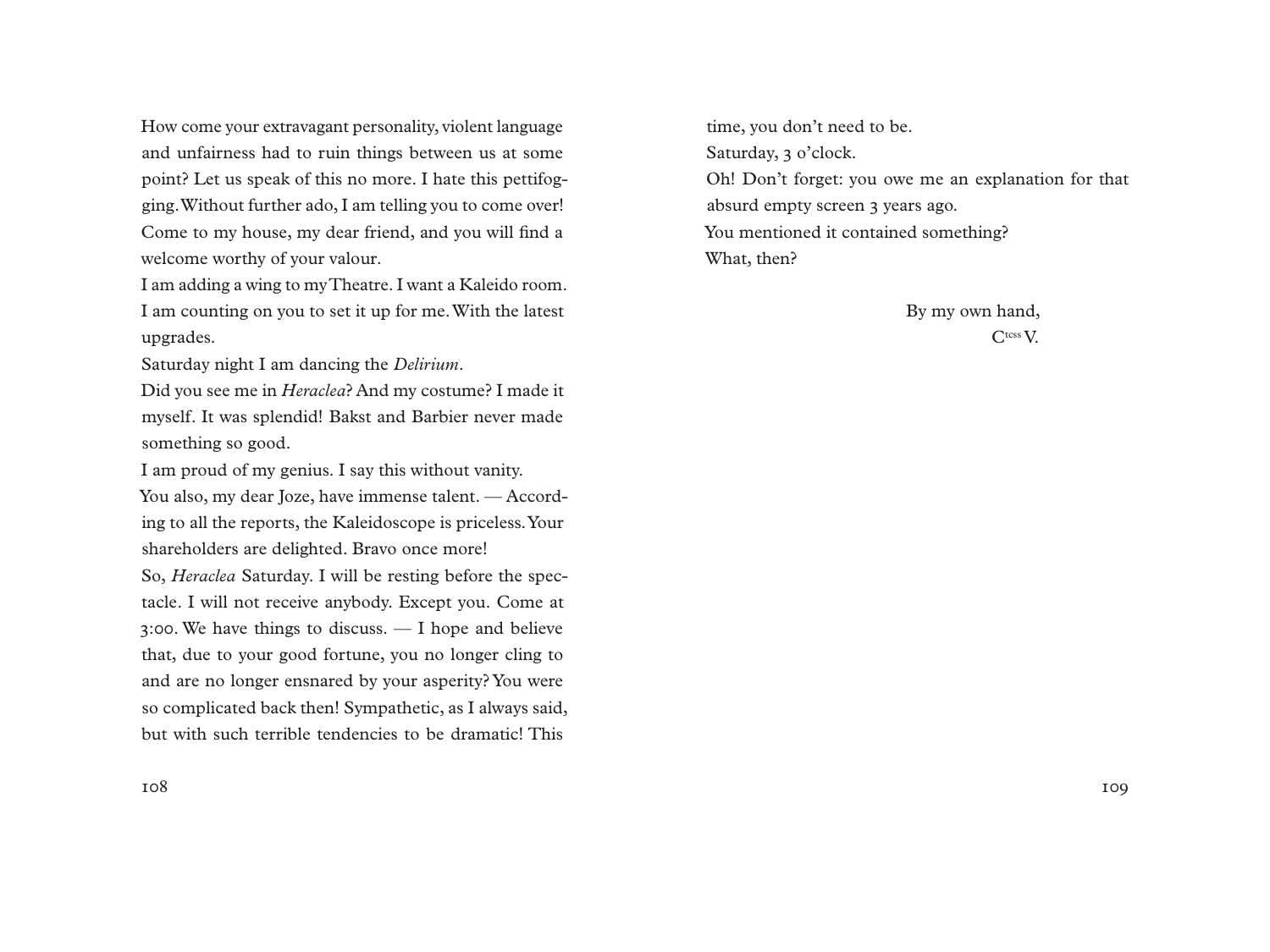LETTER FROM JOËL JOZE TO GRÂCE

## *Friday morning, March 19th*

My Dearest Friend,

*I swear to you* that I did not even think to withhold that letter from you *for one instant*! Your *incredible* prescience beat me to it. That is all.

What could I have done? Be fair! And *I beg of you*, don't let your imagination run away with you over an absurd letter which I barely skimmed over and forgot about as soon as I had read it. It goes without saying that I will not reply!

Why do you even take the trouble of sending me your advice?

I affectionately ask you if you believe me to be completely incapable of controlling myself?

This insolent caprice deserves no more than silence. That is clear.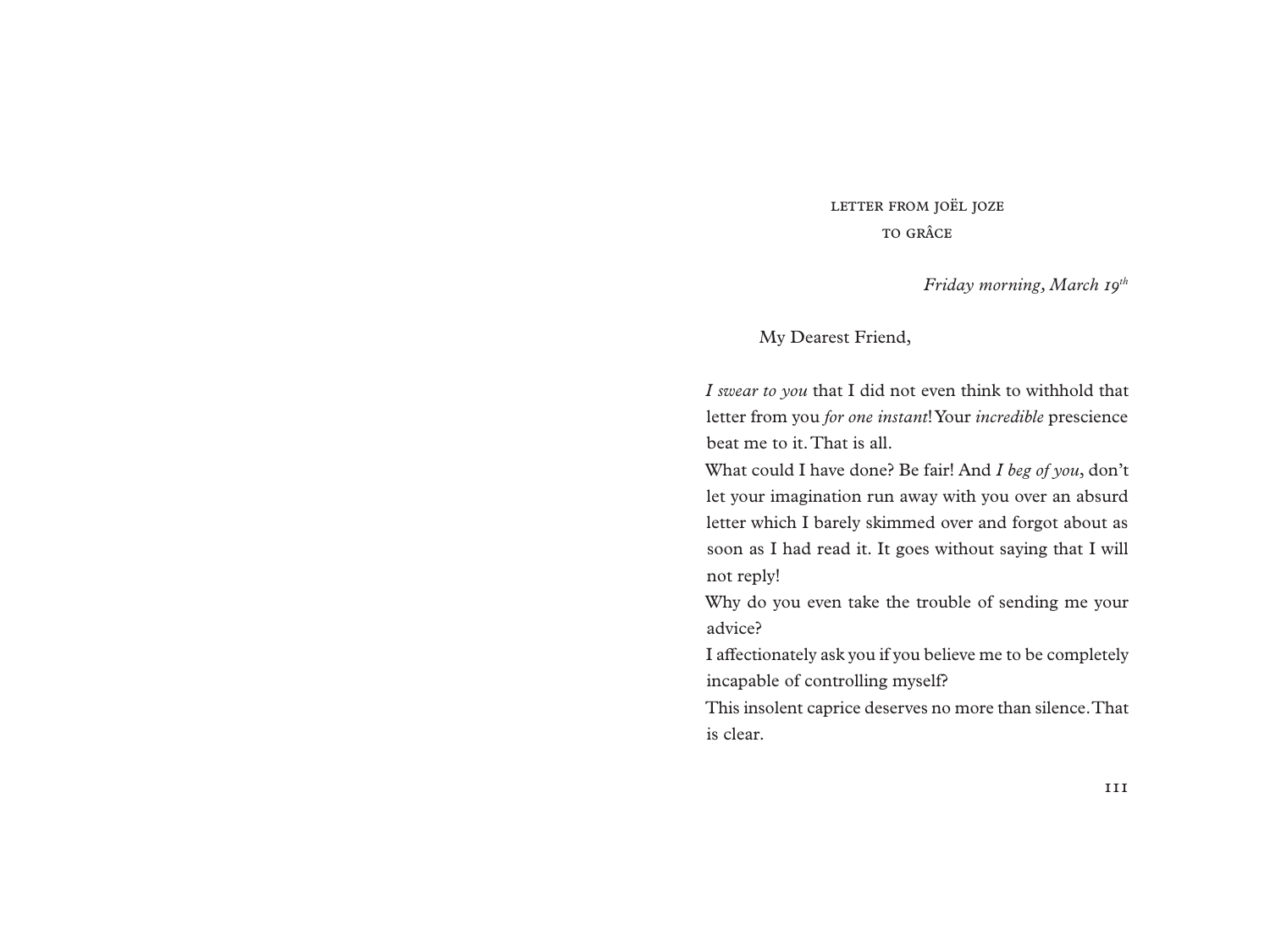See you this evening with all my soul,



J.J. LETTER FROM JOËL JOZE TO THE C<sup>tcss</sup> VÉRA

> Friday at noon *March 19th*

## Madame,

I am infinitely honoured by your attention. However, the reclusive life I lead and my work with the Kaleidoscope prevent me from paying my respects to you.

I still remain your servant and admirer and as both of those, I must hasten to address the subject of the screen that was the cause of such outrageous notoriety 3 years ago.

You are quite right, Madame, I must not dramatize things. This meaningless incident, which you consider to be so important, will be forever forgotten if you take the time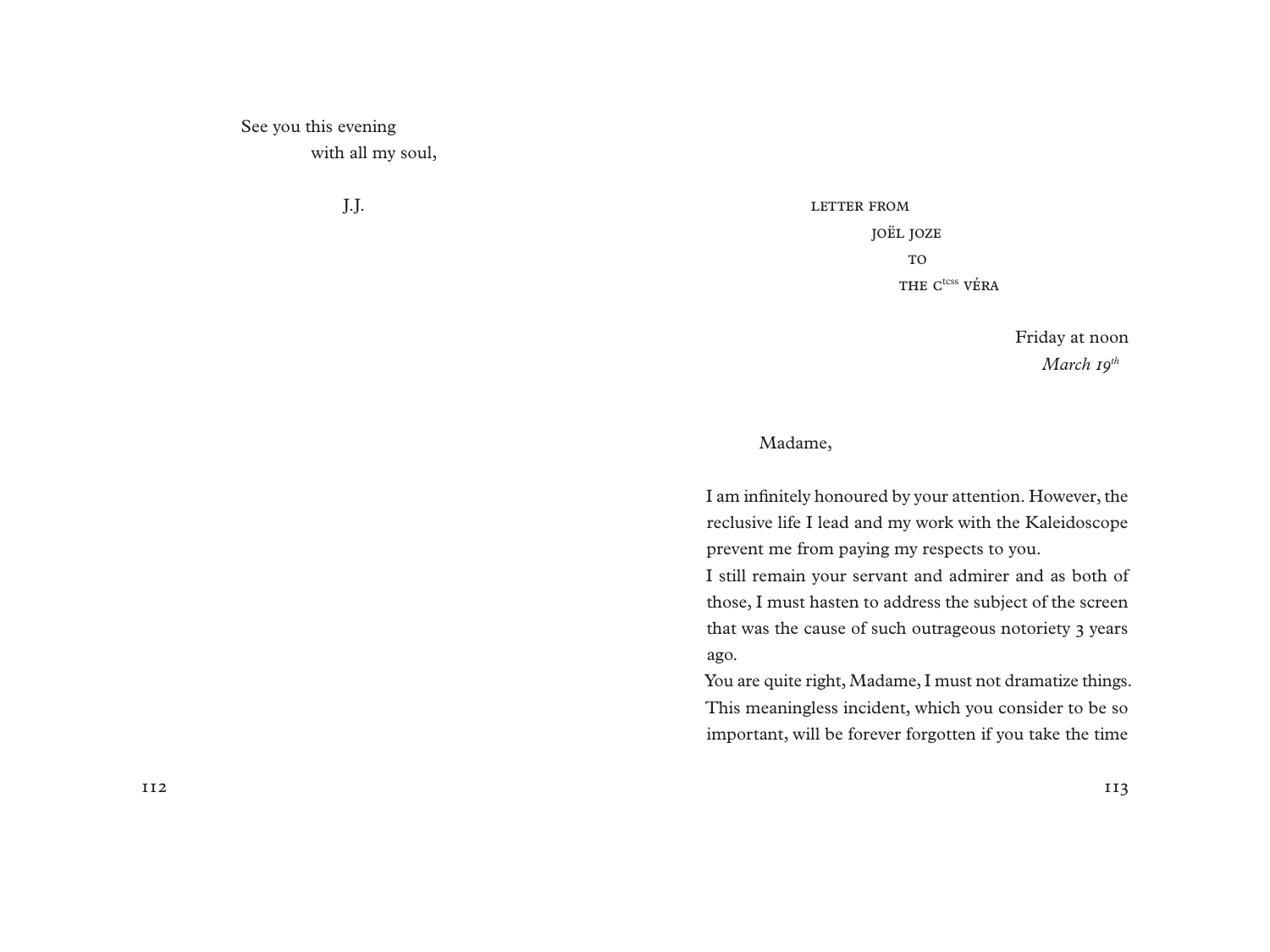to read this letter.

That evening — so distant from us now — I was very emotional at the thought of carrying out my first important experiment for you, Madame. In my eyes, your guests were nothing but your puppets.

Individually, the majority of these guests could be worthy, kind, eminent or decorative people — all of them worth their salt. — They undoubtedly keep their standing with elegance. Some of them are charming. I even know some of them to be kind and *gentle* according to the exact meaning of the word: *gentle men* (as you know) — This was clear from the tactful encouragement they gave me during my trials and tribulations.

However, the interesting thing that I am sure you are aware of, Madame, is that while the responses of a colourful crowd are almost always beyond comparison, when these people are chosen from a select group, civilized and thoroughly screened, it will only result in  $-$  and this is a fact  $-$  an agglomeration of lame and limp people, lacklustre and one-sided.

If I did not fear stumbling into the complications which you so wisely warned me about, I would compare this phenomenon with our inability to digest certain sterilized foods. This is because impure germs (contrary to popular

opinion) often work to our advantage. Please excuse this pedantic digression.

Take a moment, Madame, and try to imagine the overwhelming emotion I felt that evening because of *you*. While none of you were able to make out anything, before my very eyes unfolded the vision of a thick swarm of disparate forms — larvae, caterpillars, beetles — in an angular, airless cavern in which membranophonic-pillars held up a low vault defaced with the flippant writing:

> *Why give an eyepiece To the cross-eyed and blind?*

*It's quite the fit A diamond for a nit.*

(This snippet should suffice.)

Wearing diamond-encrusted Chinese hats and with foreheads encircled by enormous spectacles, the larvae insistently threw themselves head first against a celluloid wall, behind which — coming from above — poured in a boundless lucidity, invisible to their blind eyes. Imagine now, Madame, my despair and horror at that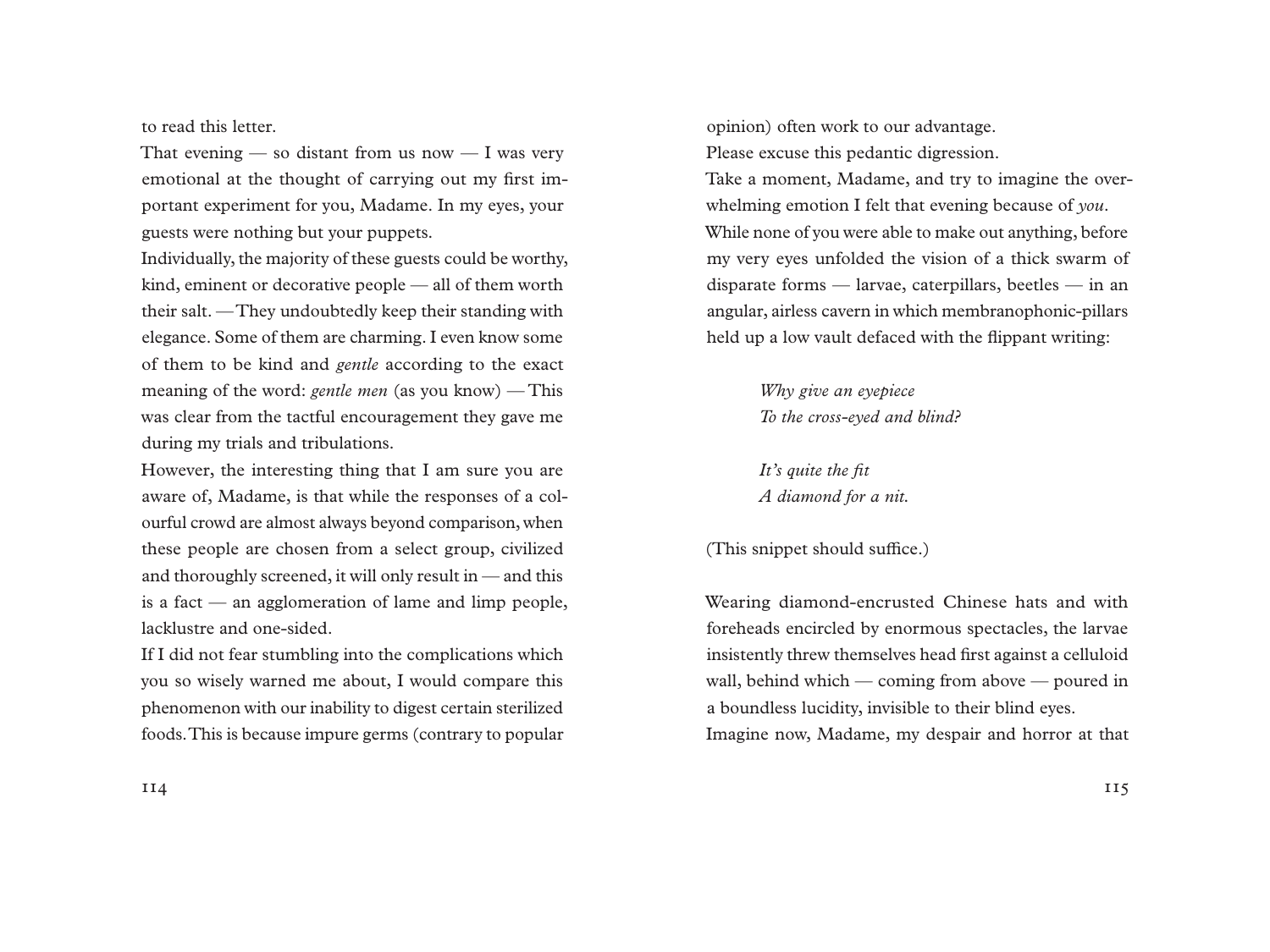moment:

I lost you!

I had a mind-trip.

I was far from the realization that it was only me that lived that nightmare.

Why *just me*?

This question troubled me for a long time. I could not find a plausible answer.

An admirable Friend, whose light guides me in everything, recently tried to teach me:

While a child's eye would have been fit to confirm my discovery, the reflections of weary experience can only result in doubt and disappointment. Eyes eviscerated by scepticism, worn out by profane observation, obscured by the glare of artificial light. Blasé retinas, refracting the pure rays, *will not* be impressed by the image of their own occult form.

We are compelled to deny that which we are incapable of seeing.

This is because Nothing can only contemplate the Void. Please accept this expression of my deepest respect, dear Madame.

JOËL JOZE

LETTER FROM GRÂCE TO JOËL JOZE

*Sunday, March 21st*

I refused to see you in the heat of my anger. I still haven't calmed down. How could I! You insist that you will not respond to that woman? And — *because I guessed it!* you claim to have responded only to substantiate your disinterest?...

I couldn't care less about *the tone* of your letter! Does that make you less deceitful? — And your adversary is well-known: you are playing a dangerous game. My pain is infinite.

For some time  $-$  I have to tell you now  $-$  other things have been worrying and upsetting me.

You are too preoccupied with the commercial aspect of the Kaleidoscope. You seem to be forgetting what you discovered — by the grace of divine Inspiration — a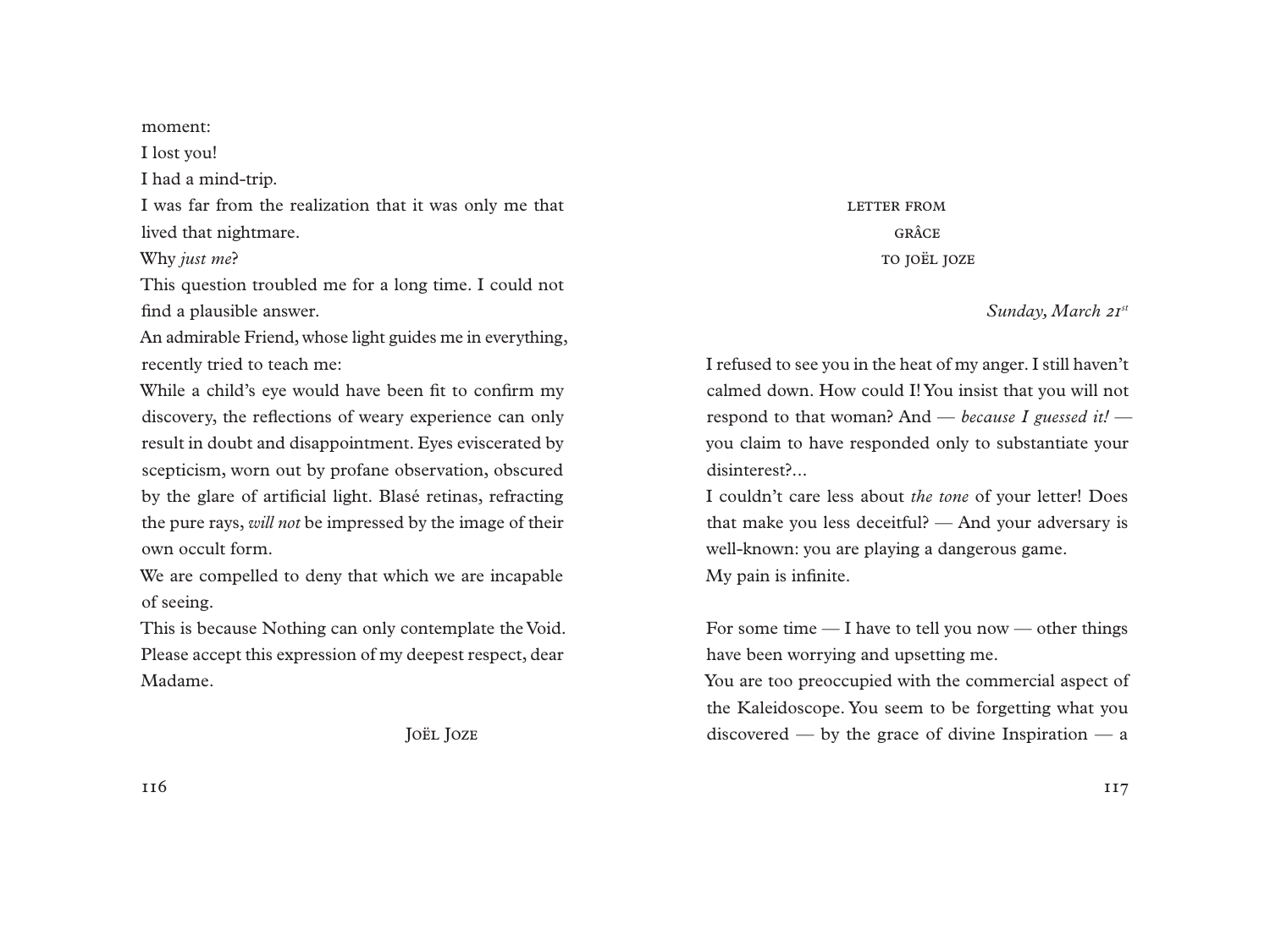Mirror of Truth.

You are currently turning it into an instrument of vanity. Be careful.

Go back to your *Parables*. Enlightenment should be your primary goal, not profit. Otherwise your visions will inevitably become obscured.

Friend, *I do not want to* lose you.

Return to yourself. Otherwise, I will be forced to keep my distance.

Let us avoid painful words which ferment in the soul, insidiously rising up, propagating themselves, corrupting and finally decomposing. I prefer not to see you for a while. Call me when you agree *completely*.

GRÂCE

# **CHAPTER IX**

ON THE TELEPHONE

| (Monday morning |  |
|-----------------|--|
|                 |  |

*March 22nd)*

#### *(A voice:)*

| — Hello Mr. Joël Joze? Is that you? don't hang up,                                                                                                                                                                                 |  |  |  |  |  |  |  |  |  |  |
|------------------------------------------------------------------------------------------------------------------------------------------------------------------------------------------------------------------------------------|--|--|--|--|--|--|--|--|--|--|
| $hold on.$ $\ldots$ $\ldots$ $\ldots$ $\ldots$ $\ldots$                                                                                                                                                                            |  |  |  |  |  |  |  |  |  |  |
| $\bullet$ . The contract of the contract of the contract of the contract of the contract of the contract of the contract of the contract of the contract of the contract of the contract of the contract of the contract of the co |  |  |  |  |  |  |  |  |  |  |
| Hello, hello, don't hang up madam.                                                                                                                                                                                                 |  |  |  |  |  |  |  |  |  |  |

. . . . . . . . . . . .

# *(Another voice:)*

Hello! Is that you, Joël? Do you recognize my voice?... Yes, it's me! It's really me!... Your letter was charming, my dear! I have found you!... But, as you know, I hate pettiness! It is nothing but a waste of time! We are both worth too much... Yes!... I need you. Right away... My Kaleido room... you are flattered, I imagine?... My architect can't get it right... Hello? Can you hear me, Joël?... If